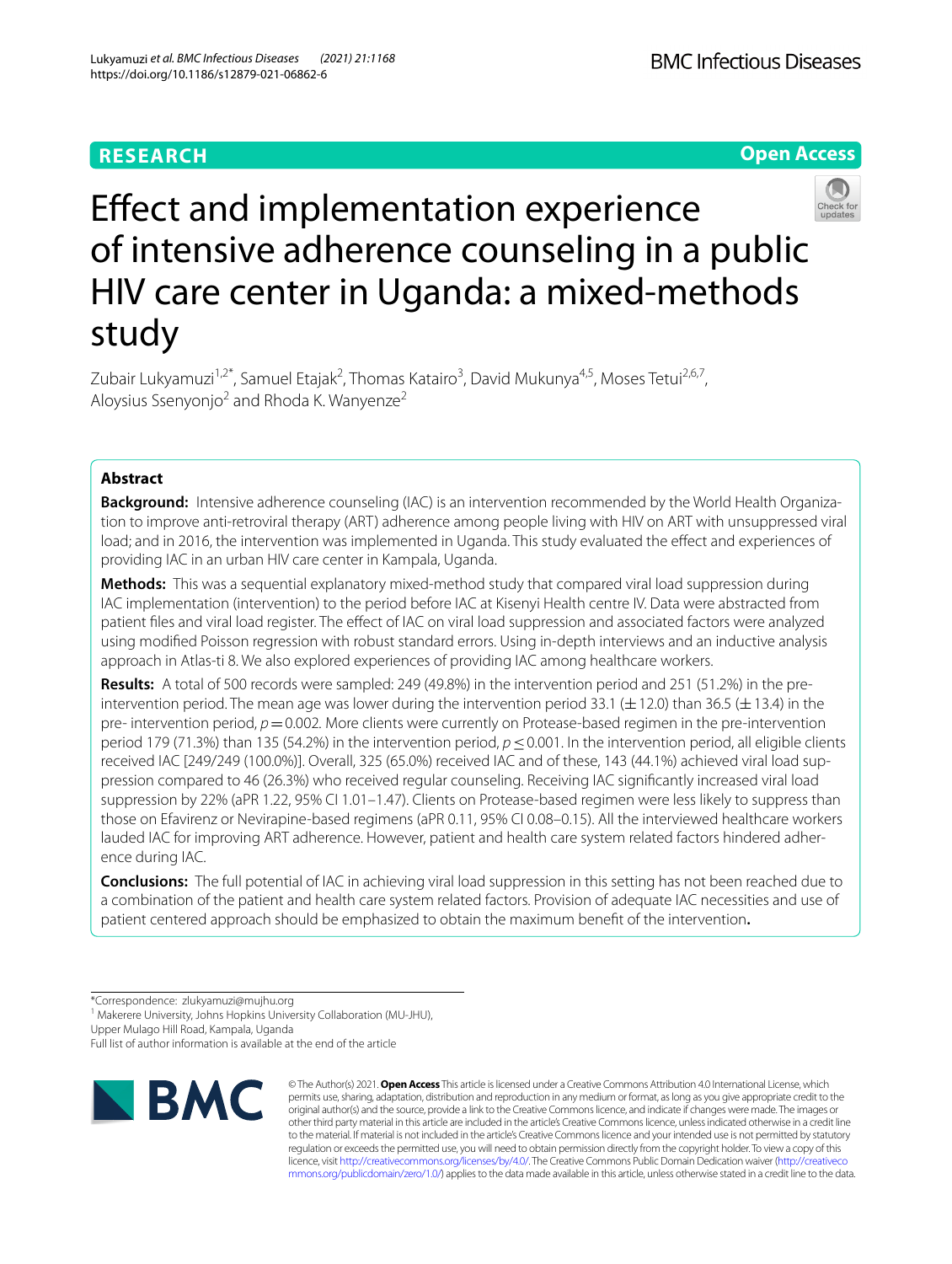**Keywords:** Intensive adherence counseling, People living with HIV, Unsuppressed viral load, Public HIV care center, Uganda

## **Introduction**

Globally 38 million people were infected with human immunodefciency virus (HIV) in 2020 [[1\]](#page-13-0), despite a 23% decline in new HIV infections since 2010. Overall, 690,000 AIDS-related deaths and 1.7 million new infections occurred in 2019. This contributed to failure to achieve the 2020 targets of reducing AIDS-related deaths to fewer than 500,000 and new HIV infections to fewer than 500,000 [\[1](#page-13-0), [2\]](#page-13-1). Despite the 38% reduction in new HIV infections in Eastern and southern Africa by the end of 2019, the region remains the most affected  $[1]$  $[1]$ . This is partly due to inadequate implementation of available efective strategies and interventions and this will slow the progress towards the ambitious vision of ending HIV/ AIDS by 2030 [[3\]](#page-13-2). HIV viral load (VL) suppression is critical in reducing morbidity, mortality, new HIV infections, and drug resistance, and is thus a major strategy in ending HIV/AIDS especially in sub-Saharan Africa (SSA) [[4–](#page-13-3) [9\]](#page-13-4). Various interventions including test and treat strategy [[10\]](#page-13-5) have been directed towards expanding access to HIV treatment and achieving a suppressed VL of<1000 copies/ml of blood. However, unsuppressed VL remains a major challenge in the management of HIV  $[11-13]$  $[11-13]$  $[11-13]$ .

The World Health Organization (WHO) recommends life-long and periodic monitoring of VL to ensure viral suppression and address promptly the common issues for unsuppressed VL [\[13](#page-13-7), [14](#page-13-8)]. Poor Anti-retroviral therapy (ART) adherence is a major cause of unsuppressed VL, and is responsible for about 75% of detectable VL (VL>1000 copies/ml) in people living with HIV (PLHIV) on ART [\[15](#page-13-9), [16](#page-13-10)]. Essentially, the role of ART in HIV management is to suppress VL  $[10, 13]$  $[10, 13]$  $[10, 13]$  $[10, 13]$  $[10, 13]$ . Therefore there is an urgent need to maximize ART adherence so that at least 95% of PLHIV on ART are suppressed [[11\]](#page-13-6).

To improve ART adherence among PLHIV with unsuppressed VL, the WHO recommends intensive adherence counseling (IAC) [[10,](#page-13-5) [17\]](#page-13-11). Several studies including systematic reviews, have shown that IAC achieves VL suppression in over 70.5% of PLHIV on ART with unsuppressed VL [\[18](#page-13-12)–[21\]](#page-13-13). Moreover, unsuppressed VL among ART treated PLHIV may be due to drug resistance, mal-absorption and drug-drug interactions. However, these may require ART regimen change if they are to be addressed  $[22]$  $[22]$ . Therefore, the WHO recommends that if the VL is unsuppressed, IAC intervention should be carried out, followed by a repeat VL test [\[10](#page-13-5)]. If the repeat VL is suppressed  $\left($  < 1000 copies/ml), the client continues with the current ART regimen. Otherwise, virological treatment failure is deduced, and the patient should be switched to another regimen after ensuring that all adherence issues have been addressed [[18](#page-13-12), [19\]](#page-13-15).

In response to WHO and UNAIDS recommendations, Uganda launched IAC in 2016 [\[19](#page-13-15)] in order to achieve the global targets of having 95% PLHIV on ART suppressed [[5,](#page-13-16) [11\]](#page-13-6). Despite a signifcant increase in the number of suppressed PLHIV on ART following implementation of such strategies [[23](#page-13-17)], 12% of PLHIV on ART remained unsuppressed in 2018 [\[2](#page-13-1)]. Efectiveness of behavioral interventions such as IAC can vary from one context to another  $[19, 24]$  $[19, 24]$  $[19, 24]$  $[19, 24]$ . Thus, context-specific evaluations are needed to inform improvements and enhance the efectiveness of such interventions. In the Uganda's context, health staff positions are 73% filled, there are gaps in provision of laboratory services as well as inadequate integration of HIV health care services in the health system [[25\]](#page-13-19). Moreover, poor quality of counseling, limited skills among health care workers, shortage of health care workforce, lack of patient's privacy at the facility, patients' type of regimen, and social demographics may afect adherence intervention outcomes [\[12](#page-13-20), [15](#page-13-9), [26](#page-13-21)[–29](#page-13-22)]. To ensure strategic implementation of IAC and maximize its benefts, there is a need to assess its outcomes following implementation. Therefore, this study aimed to assess the efect and experiences of providing IAC in the frst 23 months of implementation in a public urban HIV care center in Uganda.

### **Methods**

### **Study design and population**

This was a sequential explanatory mixed-methods study. The quantitative component was a pre-post intervention evaluation. The qualitative component was a phenomenological assessment of health care worker (HCW) experiences. The pre-post evaluation involved reviewing records of all PLHIV on ART who had a VL≥1000 copies per ml on a test done between Jan 2015 and October 2018. Records of patients who were no longer active in the clinic were excluded. The phenomenological assessment involved HCW including clinicians and counselors who were involved in the provision of IAC at Kisenyi Health center IV (KHCIV).

### **Study setting**

Uganda is located in the East African region with a total population of about 45 million, of which 1.45 million (5.7%) are the PLHIV  $[2, 30]$  $[2, 30]$  $[2, 30]$  $[2, 30]$  $[2, 30]$ . The Uganda Ministry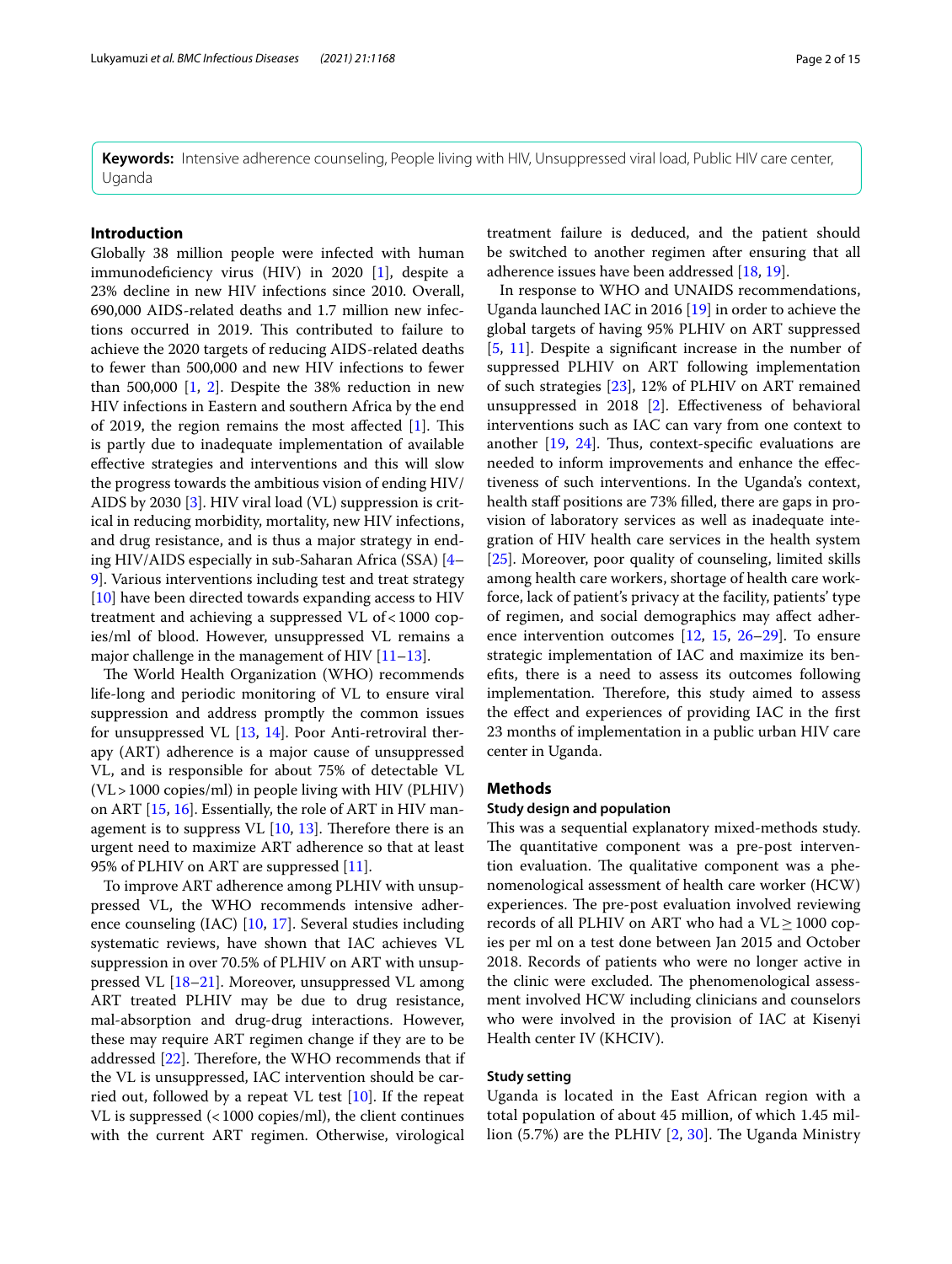of Health (MoH) adopted the WHO IAC recommendations and implemented IAC in various health facilities [[31](#page-13-24)] including KHCIV. KHCIV is the largest urban public HIV care center with catchment population of about 2,000,000 people [[32](#page-13-25)] from the Kampala suburbs, especially the informal settlements. It serves approximately 11,500 PLHIV of whom 1200 were estimated to have a  $VL > 1000$  copies at the end of 2018 [[2\]](#page-13-1). The facility was supervised by Kampala Capital City Authority (KCCA) while the Infectious Disease Institute (IDI) supported the implementation of HIV services. The VL monitoring schedule at KHCIV stipulated performing VL tests for all PLHIV who had received ART for at least six months. Those with  $VL \ge 1000$  copies/ml received three IAC sessions, one month apart, after which the VL test was repeated. If the repeat VL was suppressed (< 1000 copies per ml), the client continued with the current ART regimen and with a repeat VL test after one year. If VL was unsuppressed  $(≥ 1000$  copies per ml), clients were considered for a switch to a second or third-line regimen after addressing all adherence issues. Testing for possible resistant HIV strains was reserved for suspected failure on a second line regimen before switching to a third regimen [\[14](#page-13-8)].

Following confrmation of its efectiveness in earlier studies across the world [\[21](#page-13-13)], IDI implemented the IAC intervention in several health facilities across the country, including KHCIV. Implementation of IAC at KCHIV started in early 2016 where some unsuppressed clients on ART received the intervention while others received the regular routine counseling. When the MoH adopted IAC in December 2016, KHCIV made the intervention available to all eligible clients. The HCW (nurses, clinicians and counselors) at the facility initiated the IAC. Expert clients (virally suppressed individuals on ART who volunteered in the ART clinic) also conducted the IAC sessions after orientation and they were supervised by the HCW. For children and adolescents, the sessions were conducted together with their caregivers. Those undergoing IAC were scheduled for monthly sessions for three consecutive months. At these sessions, an efort was made to understand the client's drug administration, the barriers to adherence, social support, and opportunities to improve adherence using the 5 As (assess, advise, assist, agree, arrange) approach [\[31](#page-13-24), [33\]](#page-13-26). All the information was recorded in the counseling notes and monitored. At the third session, the client was given a one-month appointment (4th visit). If the adherence was consistently good  $(≥ 95%)$  for the previous three visits, the client was prepared for VL testing. Otherwise, a 4th IAC session was conducted. For pregnant clients, VL testing was done at the 3rd visit (Fig. [1\)](#page-3-0).

The Central Public Health Laboratories (CPHL) in Kampala city conducted the VL tests for the entire country. The results were available within two weeks of sample dispatch for delivery to clients at a subsequent clinic visit. If a client was on a second-line regimen and had two detectable VL test results, a resistance test was conducted. All these steps were routinely documented using MOH tools (the VL register, the non-suppressed VL register, and the client fles), all of which were source documents for this evaluation.

### **Procedures**

Data from all relevant records were collected and analyzed. Using 01<sup>st</sup> December 2016 as the launch of IAC by the MoH, data were divided into two comparable groups. The pre-IAC period included the 23 months before the launch of IAC (01st January 2015–30th November 2016) while the IAC intervention period included 23 months after the launch of IAC (01st December 2016–31st Oct 2018). A pre-tested data abstraction form was used to collect data on the variables of interest from the source documents (VL register, the non-suppressed VL register, and the client fles/charts). A list of the ART clinic numbers of eligible participants was extracted from the VL register. Their corresponding clinical charts were retrieved and reviewed for additional information including; age, date of birth, ART start date, and the current ART regimen. Other data included the VL test result and date of the result, whether or not the client had IAC, the dates for the IAC sessions, and the repeat VL test result at the end of IAC. The study outcomes were;  $(1)$  participant's receipt of IAC or not, (2) participant's achievement of VL suppression following IAC and adherence counseling or not. HCW involved in the provision of IAC were contacted, and their individual interviews were arranged and conducted.

### **Sample size and sampling procedures**

The sample size was calculated using a formula for two proportions [\[34](#page-13-27)], with  $Z\alpha/2$  as the standard normal value corresponding to the level of signifcance (e.g., for a confidence level of 95%,  $\alpha$  is 0.05 and the critical value is 1.96), Zβ as the standard normal value corresponding to 90% confdence interval, β of 0.215 and the critical value of 1.645 and at the power of 80%, the critical value is 0.84. We assumed proportions of VL suppression before IAC (Jan 2015 to Nov 2016) and after (Dec 2016 to Oct 2018) IAC launch at 0.0% and 25.0% respectively [\[21](#page-13-13), [35\]](#page-13-28), and adjusted for incomplete data using  $27\%$   $\left[36\right]$ . The total sample size was approximately 500 records, i.e., 250 in each group.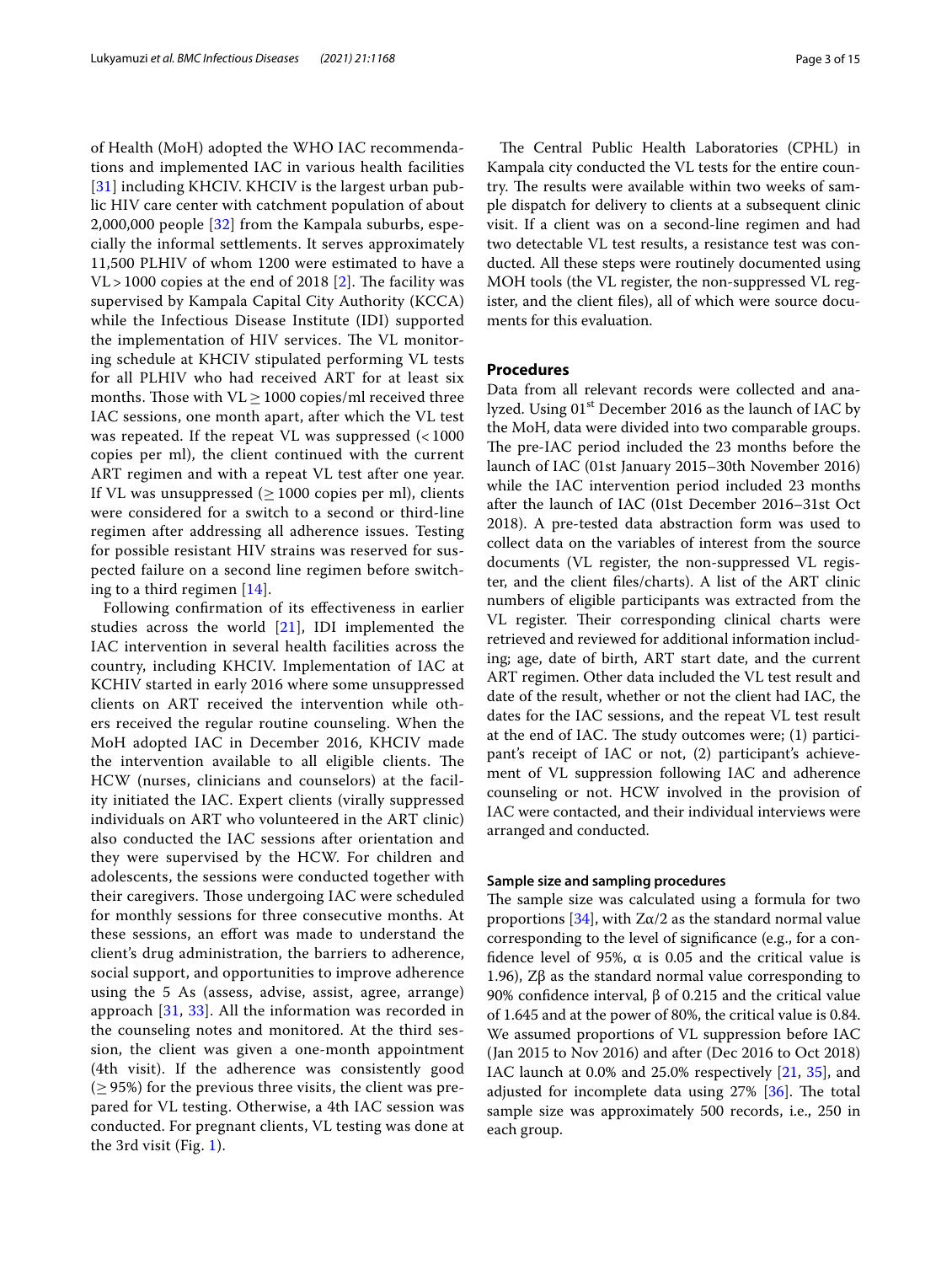<span id="page-3-0"></span>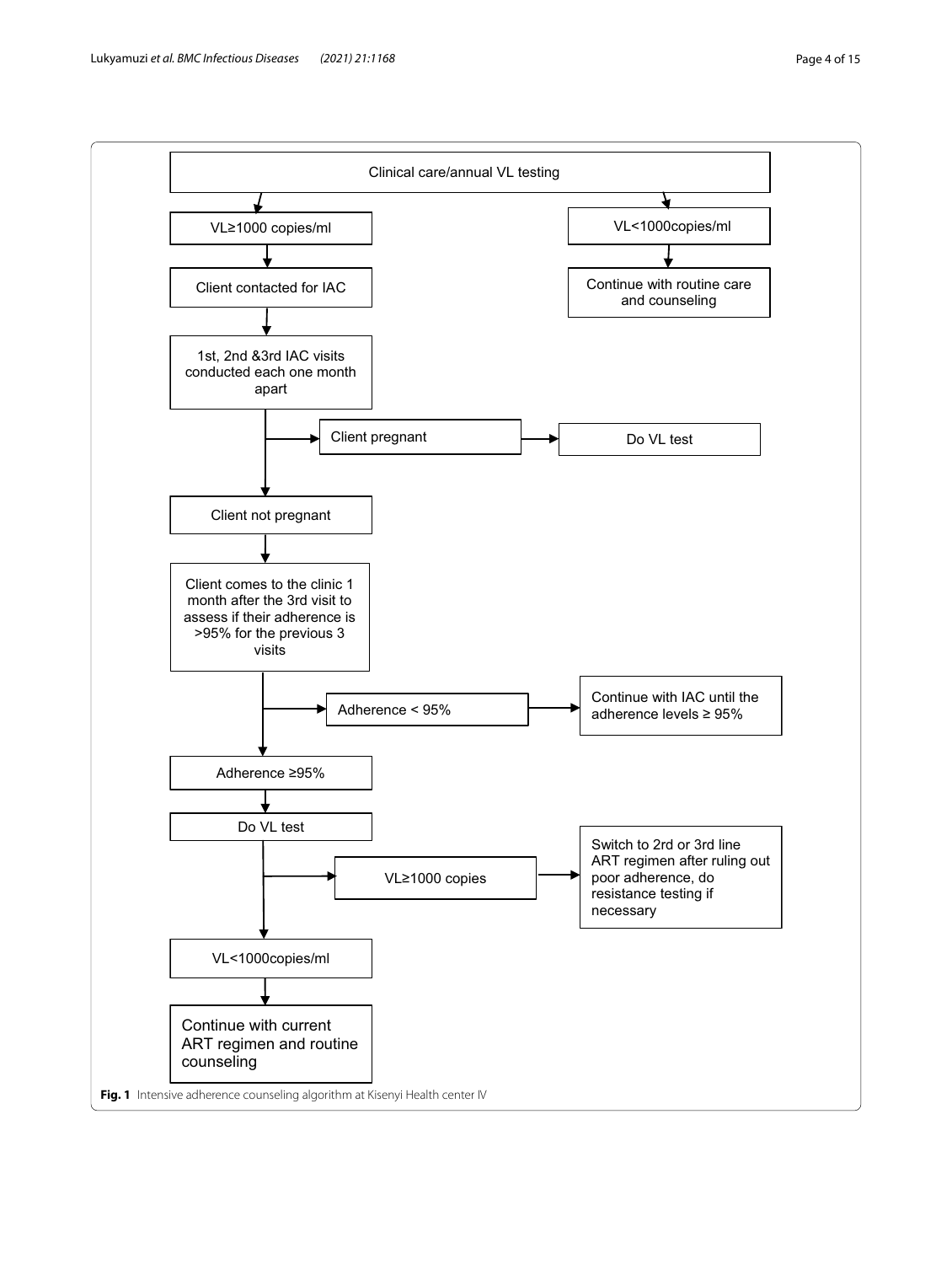| Meaning units/quotes                                                                                                                                                                                                                                                                                                                                                                                               | Codes                             | Category                             | Theme                                                                                                                                              |
|--------------------------------------------------------------------------------------------------------------------------------------------------------------------------------------------------------------------------------------------------------------------------------------------------------------------------------------------------------------------------------------------------------------------|-----------------------------------|--------------------------------------|----------------------------------------------------------------------------------------------------------------------------------------------------|
| We have to be very sure that the adherence is above<br>adherence counseling, the reason why I told you we<br>give an allowance of three to six months to conduct<br>good, we give them a one-month appointment to<br>95% or the adherence is good so we continue our<br>apart. Then at the third session if the adherence is<br>AC. For adults, we do the 3 sessions, one month<br>come back for a repeat VL test" | Ensuring good ART adherence       | IAC is done to ensure good adherence | IAC is the recommended strategy for PLHIV with<br>unsuppressed VL                                                                                  |
| keep dodging around; today he or she takes [drugs],<br>tomorrow he/she doesn't take; so generally, adher-<br>daughter fears to tell the father or mother and they<br>women having disclosure issues, maybe a son or<br>then we are having this category of men and<br>ence has those dynamics"                                                                                                                     |                                   |                                      | Non-disclosure hinders ART adherence Factors that hinder ART adherence during IAC Patient related factors affecting ART adherence during<br>$\leq$ |
| example; some clients come knowing he/she is going<br>'At the facility level I can say long time waiting for<br>to leave early but takes a whole day at the facility"                                                                                                                                                                                                                                              | Long waiting time at the facility | to ART and clinic appointments       | issues at the facility affecting client adherence Health care system related factors affecting ART adher-<br>ence during IAC                       |
| So, if we engage these peers, give them the training<br>and mentorship, they can do the counseling very<br>well; so that is what is missing here."                                                                                                                                                                                                                                                                 | Peer Educators administering IAC  | Reducing the workload of HCW         | Facilitating provision of IAC                                                                                                                      |

<span id="page-4-0"></span>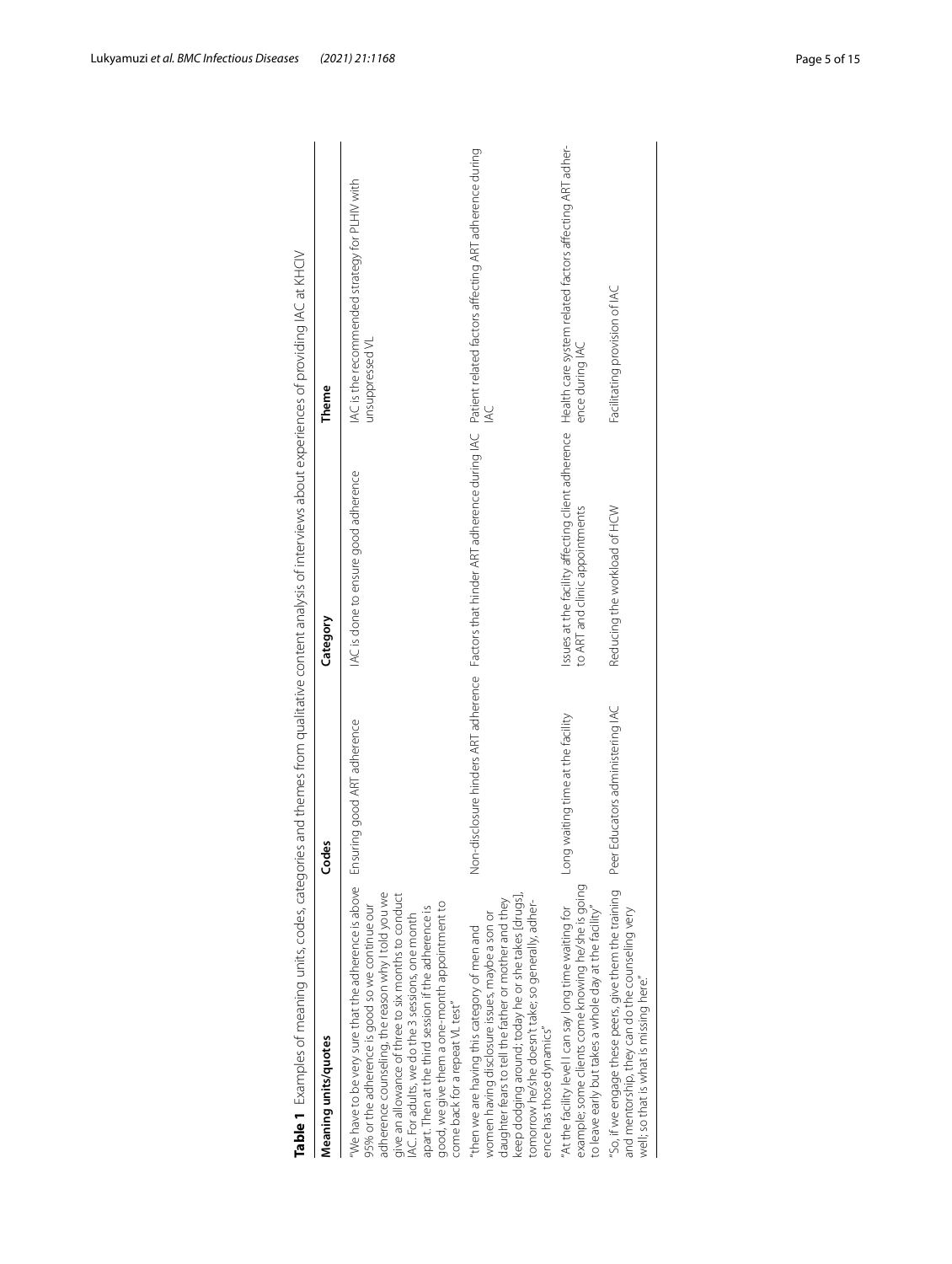| Using                                                                                        | $\mathfrak{u}_{\mathcal{D}}$ " | as               | the | " $K$ th" | number. |    |
|----------------------------------------------------------------------------------------------|--------------------------------|------------------|-----|-----------|---------|----|
| $(1200(\text{estimated} \text{$ <u>unsuppressed</u> PLHIV at the end of 2018)) $\approx$ 2), |                                |                  |     |           |         | we |
|                                                                                              |                                | 500(sample size) |     |           |         |    |
| randomly selected a starting point and thereafter every                                      |                                |                  |     |           |         |    |
| 2nd record in the generated list of all potential records.                                   |                                |                  |     |           |         |    |

For qualitative sampling, we used the principles of suffcient information power [\[37\]](#page-13-30) and purposefully selected counselors and clinicians involved in the provision of IAC. Five interviews were conducted in July 2020 (during the phased release of the Covid-19 restrictions) to explore experiences of providing IAC at KHCIV. Interviews were conducted face to face in a private setting. Participants were recruited until the point of saturation [[38](#page-13-31)], when no new themes emerged. The interviews lasted between 15 to 30 min. The first author  $(Z.L.)$  conducted all the interviews in English. All the interviews were audiotaped and transcribed by a professional.

#### **Data management and analysis**

Data was entered into excel sheets, cleaned and then transferred to Stata version 14.0 (Stata corp) for analysis. Data were checked for normality and transformation. Frequencies were generated for the number of participants who received interventions (IAC and routine counseling) before and after implementation of IAC, and the number of participants who had VL suppression before and during IAC.

Using "as treated" analysis, frequencies of those who received IAC in either group were obtained. Baseline characteristics were summarized and described into frequencies and percentages for the categorical variables. Descriptive statistics included either mean  $(\pm SD)$  or median with the corresponding interquartile range for continuous variables. Categorical variables were summarized as frequencies and percentages. We determined the factors associated with the VL suppression using the modifed Poisson model with robust standard errors to obtain prevalence ratios (PR) and their corresponding 95% confidence intervals. Variables with a  $p < 0.2$  at bivariable level, those known to be associated with VL suppression from literature and those considered plausible although not signifcant, were entered into a multivariable model to determine the independent factors associated with VL suppression.

The qualitative analysis was an iterative process guided by qualitative content analysis  $[39, 40]$  $[39, 40]$  $[39, 40]$  $[39, 40]$  $[39, 40]$ . The analysis included identifying meaning units, abstracting the content of meaning units, and summarizing their importance (Table [1\)](#page-4-0). Words, sentences, or paragraphs that relayed a similar message were grouped as meaning units, condensed, and labeled with a code. We aggregated similar codes to form categories. Categories were made mutually exclusive whenever possible and included all the information related to the content area being discussed. Categories were further analyzed to form manifest sub-themes and themes. We used Atlas.ti 8 (ATLAS. ti Scientifc Software Development GmbH, Berlin- Germany). We methodologically triangulated [[41](#page-13-34)] the qualitative and quantitative results at thematic analysis stage, to increase the perspectives and deepen the understanding of the meanings attached to providing IAC at KHCIV.

#### **Ethical consideration**

The study was approved by Makerere University School of Public Health Higher Degrees, Research and Ethics Committee (HDREC). Permission to conduct the study was sought from the KCCA administration. Quantitative analysis was based on routine de-identifed data. Informed consent was obtained from the participants in the qualitative interviews.

### **Results**

#### **Proportions recruited and analyzed**

Overall, 325 (65.0%) received IAC with 249 (76.6%) in the intervention period and 76 (23.4%) in the pre-intervention period. In contrast, 175 (70.0%) of the participants in the pre-intervention period received regular routine counseling and none (0.0%) received regular counseling in the intervention period as summarized in Fig. [2.](#page-6-0)

#### **Participant characteristics**

Data from 500 client records were analyzed. The mean age was signifcantly lower in the post IAC introduction group at 33.1 ( $\pm$ 12.0) than 36.5 ( $\pm$ 13.4) in the pre- IAC introduction group,  $p = 0.002$ . More clients in the post IAC introduction group had started ART with Efavirenzbased regimen 187 (75.1%) than 130 (51.8%) in the pre-IAC introduction and this was statistically signifcant, *p* ≤ 0.001. Less clients in the post IAC introduction group were currently on Protease-based regimen 135 (54.2%) than 179 (71.3%) in the pre-IAC group and this was statistically significant,  $p \leq 0.001$ . There were also statistically signifcant diferences in the median CD4 count, frst median VL level in HIV care, number of times a client switched a regimen, frst median detectable VL level in HIV care and having a CD4 level above or below 500 cells/µl across study groups. However, there were no statistical diferences in sex and marital status and the median numbers of days on ART across groups as shown in Table [2.](#page-6-1)

#### **Intensive adherence counseling coverage**

After introduction of IAC (Dec 2016), all clients with unsuppressed VL received IAC, 249(100.0%) compared to 76 (30.3%) clients in the pre-IAC period. Among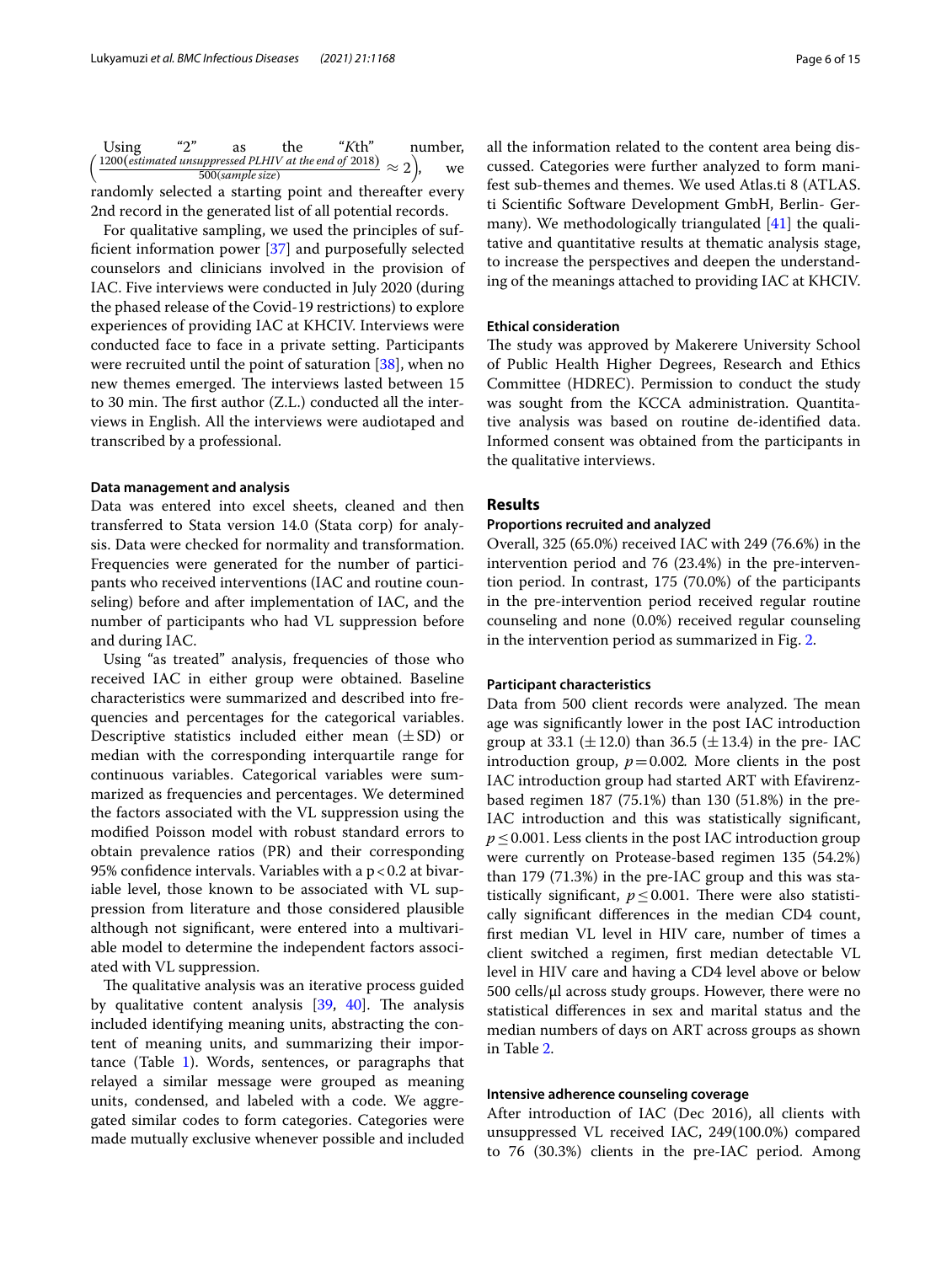

<span id="page-6-1"></span><span id="page-6-0"></span>

|  |  | Table 2 Descriptive characteristic of participants stratified by study group |  |  |  |  |  |  |
|--|--|------------------------------------------------------------------------------|--|--|--|--|--|--|
|--|--|------------------------------------------------------------------------------|--|--|--|--|--|--|

| Variable                                  | Pre IAC-introduction ( $n = 251$ ) | Post IA-introduction ( $n = 249$ | P-value |  |
|-------------------------------------------|------------------------------------|----------------------------------|---------|--|
| Age in years, mean (SD)                   | 36.5 (13.4)                        | 33.1 (12.0)                      | 0.0028  |  |
| Sex                                       |                                    |                                  | 0.619   |  |
| Male                                      | 90 (35.7)                          | 84 (33.7)                        |         |  |
| Female                                    | 161(64.1)                          | 165 (66.3)                       |         |  |
| Marital status                            |                                    |                                  | 0.962   |  |
| Married                                   | 129 (51.4)                         | 131 (52.6)                       |         |  |
| Single                                    | 101 (40.2)                         | 98 (39.4)                        |         |  |
| Children                                  | 21(8.4)                            | 20(8.0)                          |         |  |
| CD4, median (IQR)                         | 180 (85-310)                       | 261.5 (118-452)                  | < 0.001 |  |
| CD4                                       |                                    |                                  | 0.006   |  |
| 500 and less                              | 191 (89.7)                         | 155 (79.9)                       |         |  |
| > 500                                     | 22(10.3)                           | 39 (20.1)                        |         |  |
| First viral load, median (IQR)            | 13,551 (2851-47,095)               | 2298.5 (0-26,508)                | < 0.001 |  |
| Initial regimen                           |                                    |                                  | < 0.001 |  |
| Efavirenz-based regimen                   | 130 (51.8)                         | 187 (75.1)                       |         |  |
| Non-Efavirenz-based regimen               | 121 (48.2)                         | 62 (24.9)                        |         |  |
| Current regimen                           |                                    |                                  | < 0.001 |  |
| <b>NNRTI</b>                              | 42 (16.7)                          | 68 (27.3)                        |         |  |
| Protease Inhibitors                       | 179 (71.3)                         | 135 (54.2)                       |         |  |
| DTG-based regimen                         | 30 (12.0)                          | 46 (18.5)                        |         |  |
| Regimen switching                         |                                    |                                  | < 0.001 |  |
| $\mathbf 0$                               | 73 (29.1)                          | 124 (49.8)                       |         |  |
|                                           | 174 (69.3)                         | 124 (49.8)                       |         |  |
| $\mathfrak{D}$                            | 4(1.6)                             | 1(0.4)                           |         |  |
| First detectable viral load, median (IQR) | 20,782 (20,669-20,847)             | 21,206 (21,017-21,390)           | < 0.001 |  |
| Days on ART, median (IQR)                 | 878.5 (395-1471)                   | 988.5 (336-1595)                 | 0.648   |  |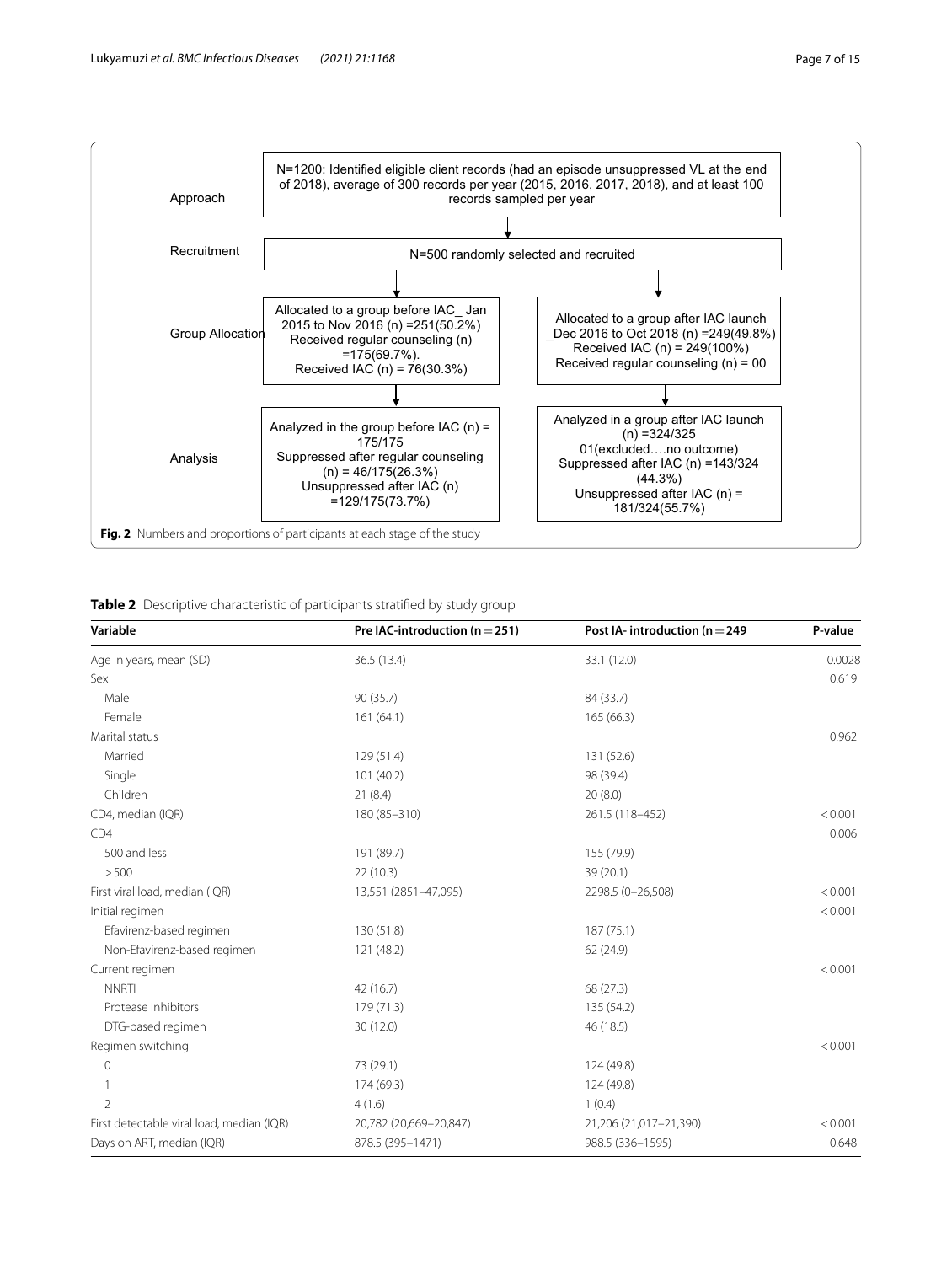those who received IAC, the median number of sessions received was 4 (IQR 4–5), and the median number of days to the first IAC session was 50.5 (IQR 23-84). The median number of days during IAC was 102 (85–142), Table [3](#page-7-0).

<span id="page-7-0"></span>**Table 3** Coverage and receipt of IAC

| Characteristic                           | Frequency (N)   | Percentage (%) |
|------------------------------------------|-----------------|----------------|
| Cohorts                                  |                 |                |
| Pre-IAC introduction                     | 251             | 50.2           |
| Post-IAC introduction                    | 249             | 49.8           |
| Intervention                             |                 |                |
| Regular counseling (standard of<br>Care) | 175             | 35.0           |
| Intensive Adherence Counseling           | 325             | 65.0           |
| Coverage of IAC after Dec 2016(%)        | 249 (249)       | 100.0          |
| Number of IAC sessions, median<br>(IQR)  | $4(4-5)$        |                |
| Days to first IAC, median (IQR)          | $50.5(23 - 84)$ |                |

## **VL suppression and factors associated**

On bivariate analysis, 499 participants had VL results following adherence counseling in both groups. Participants in the group after introduction of IAC were 68% more likely to achieve VL suppression ( $PR = 1.68$ , *p-*value > 0.001) than those before. Female clients were 12% more likely to achieve VL suppression ( $PR = 1.12$ ,  $p$ -value = 0.349) than the males, however, this was not statistically significant. Those who were single were 22% less likely to achieve VL suppression ( $PR = 0.78$ ,  $p$ -value = 0.042) than the married ones. Those who had a CD4+ count above 500 cells/µl were more likely to suppress ( $PR = 1.37$ . *p*-value = 0.04) than those with a CD4+count below 500 cells/µl. Clients initially on Efavirenz-based regimen were 36% more likely to suppress (PR=0.64,  $p$ -value=0.001) than those on non-Efavirenz-based regimen. Clients currently on protease inhibitor (PI)-based regimen were 90% less likely to achieve VL suppression ( $PR = 0.1$ ,  $p$ -value = 0.001) than those on Efavirenz or Nevirapine-based regimen.

In the fnal adjusted model, clients in the group after IAC introduction were 22% more likely to achieve VL suppression (aPR 1.22,  $95\%$  CI 1.01-1.47) than those before IAC. Clients who were currently on PI-based

<span id="page-7-1"></span>

| Variable                    | Not suppressed $(n=310)$ | Suppressed ( $n = 189$ ) | <b>Crude PR</b> | p-value | adj PR         | 95%CI         | p-value |
|-----------------------------|--------------------------|--------------------------|-----------------|---------|----------------|---------------|---------|
| Intervention                |                          |                          |                 |         |                |               |         |
| SOC                         | 129 (73.7)               | 46 (26.3)                | 1               |         | 1              |               |         |
| <b>IAC</b>                  | 181 (58.9)               | 143(44.1)                | 1.68            | > 0.001 | 1.22           | $1.01 - 1.47$ | 0.04    |
| Age in years                | 34.6 (13.1)              | 35.1 (12.5)              | 1.01            | 0.666   | $\overline{1}$ | $0.99 - 1.01$ | 0.949   |
| Sex                         |                          |                          |                 |         |                |               |         |
| Male                        | 113(36.5)                | 61(32.3)                 | $\mathbf{1}$    |         | 1              |               |         |
| Female                      | 197 (63.6)               | 128 (67.7)               | 1.12            | 0.349   | 1.06           | $0.08 - 1.28$ | 0.559   |
| Marital status              |                          |                          |                 |         |                |               |         |
| Married                     | 150 (48.4)               | 110(58.2)                | $\mathbf{1}$    |         |                |               |         |
| Single                      | 133 (42.9)               | 65 (34.4)                | 0.78            | 0.042   |                |               |         |
| Children                    | 27(8.7)                  | 14(7.4)                  | 0.81            | 0.349   |                |               |         |
| CD4 count                   |                          |                          |                 |         |                |               |         |
| < 500                       | 226 (87.6)               | 120 (80.4)               | $\mathbf{1}$    |         |                |               |         |
| > 500                       | 32 (12.4)                | 29 (19.5)                | 1.37            | 0.04    |                |               |         |
| First viral load            | 43,982 (35,011.1)        | 34,107.7 (18,072.5)      | 0.99            | 0.496   |                |               |         |
| Initial regimen             |                          |                          |                 |         |                |               |         |
| Efavirenz-based regimen     | 178 (57.4)               | 138 (73.0)               | $\mathbf{1}$    |         |                |               |         |
| Non-Efavirenz-based regimen | 132 (42.6)               | 51 (27.0)                | 0.64            | 0.001   |                |               |         |
| Current regimen             |                          |                          |                 |         |                |               |         |
| <b>NNRTI</b>                | 13(4.2)                  | 97(51.3)                 | $\mathbf{1}$    |         |                |               |         |
| Protease inhibitors (PI)    | 285 (91.9)               | 29 (15.3)                | 0.1             | < 0.001 | 0.11           | $0.08 - 0.15$ | < 0.001 |
| DTG-based regimen           | 12(3.9)                  | 63 (33.3)                | 0.95            | 0.429   | 0.96           | $0.85 - 1.09$ | 0.543   |
| First detectable viral load | 70,203.2 (199,420.7)     | 90,402.5 (289,995.8)     | $\mathbf{1}$    | 0.32    |                |               |         |
| Days on ART                 | 1131.3 (1034.2)          | 1053.0 (1005.2)          | 0.99            | 0.411   |                |               |         |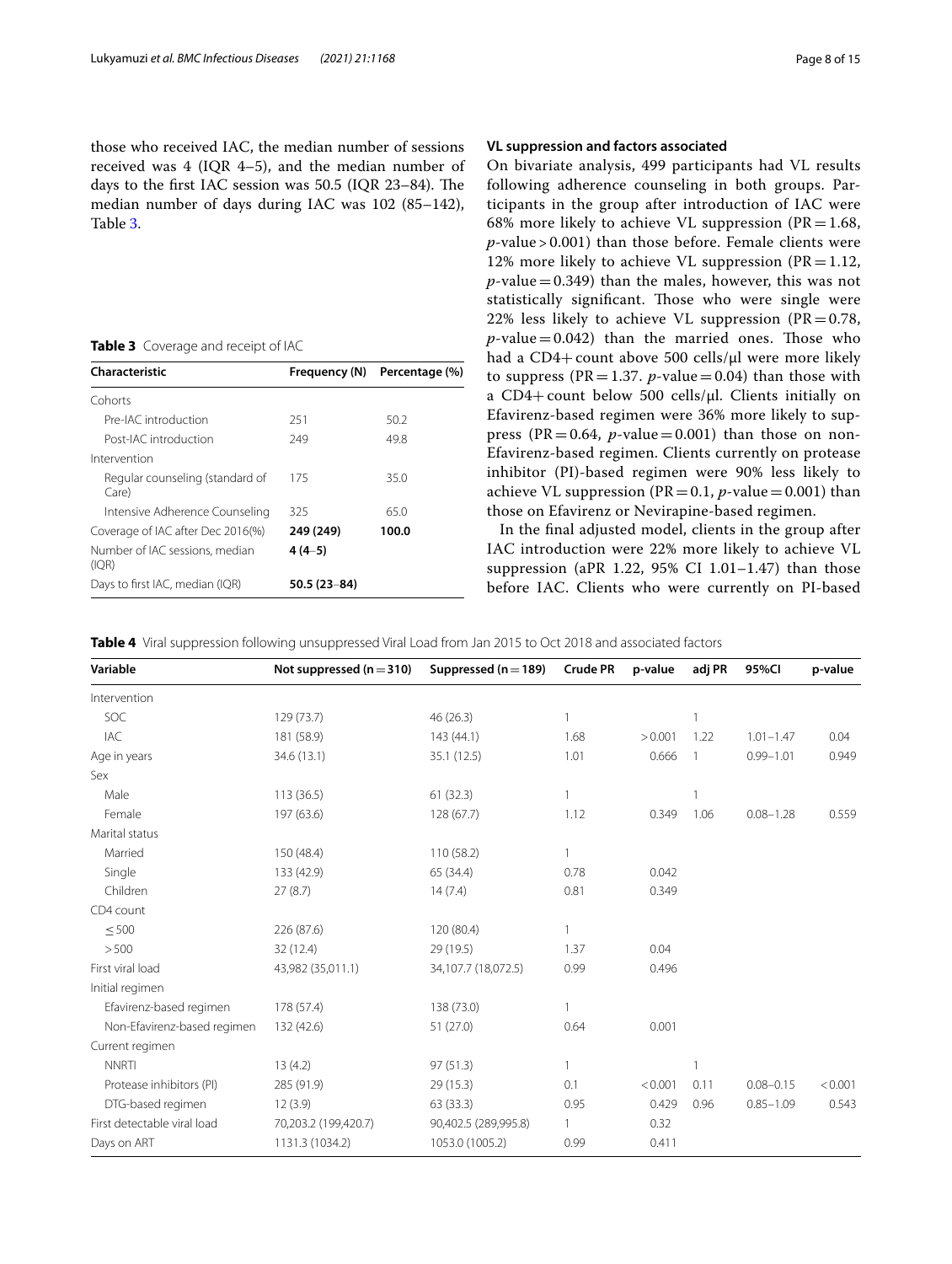regimen were 89% less likely to achieve VL suppression (aPR 0.11, 95% CI 0.08–0.15) than those on Efavirenz or Nevirapine-based regimen. Crude and Adjusted Risk Ratios are shown in Table [4.](#page-7-1)

# **The Health Care Worker experiences of providing intensive adherence counseling at Kisenyi Health Center IV**

In exploring experiences of providing IAC among HCW involved grouping of words, sentences and paragraphs of similar message to form meaningful units. Similar meaningful units were condensed to form codes; similar codes were aggregated to form categories which were eventually grouped to form themes. The major themes included; IAC is an effective intervention recommended for PLHIV on ART with unsuppressed VL, patient related factors affect ART adherence, health care system related factors affect adherence and facilitators of providing IAC.

# **IAC is an efective intervention recommended for PLHIV on ART with unsuppressed viral load**

The findings from health care workers' experiences indicate that IAC was viewed as an effective intervention that was fully embraced at KHCIV. Respondents noted that it was a very useful strategy in ensuring ART adherence and achieving VL suppression.

*"We have to be very sure that the adherence is above 95% or the adherence is good so we continue our adherence counseling, the reason why I told you we give an allowance of three to six months to conduct IAC. For adults, we do the 3 sessions, one month apart. Then at the third session if the adherence is good, we give them a one-month appointment to come back for a repeat VL test."*

### [said a Clinician with 7 years of experience]

Health care workers exhibited a clear understanding of the IAC program and the target group of clients with unsuppressed VL  $(VL > 1000$  copies). A client is considered suppressed with IAC when the VL is less than 1000 copies/ml after repeat VL test. They conducted 3 main IAC sessions and a fourth session in case adherence was not above 95%. In the event of persistently poor adherence, even after the fourth session, the client was referred to the clinician to provide a way forward. On rare occasions the entire IAC process was repeated for some clients.

*"Actually, the third session will be the determinant to go to the fourth one. After the 3rd session if you see that this person has really scored 95%, you can stop on the 3rd one and the fourth visit is just for*  *review and then you forward for VL testing. But if you see that he/she is still in 80 or 70% adherence, then you do the fourth session." [Said a Counselor with 5 years of experience]*

### **Patient and health care system related factors**

Health care workers said that about 20–30% may fail to achieve VL suppression following IAC. This can majorly be due to several factors which can be both patient and health care related.

### *Patient related factors*

These majorly included non-disclosure and socio-economic constraints.

*Non-disclosure* The major patient factor highlighted was non-disclosure. Respondents said that most clients, when they learn about their HIV status either delay or fail to disclose their status to important other people. Before they disclose their status, they take their ARVs in hiding or they may completely fail to take the drugs.

"There are situations that come in for a client to *tell you that I am not ready for ARVs for example non-disclosure; this is something that comes to them maybe like a shocker and so they start imagining you are telling them they are going to take ARVs for life, how am I going to go to my partner, how am I going to keep this medicine. Yes, you can give them the medicine because the guidelines say they should take the medicine. It should be noted that for those*  who fail to disclose, it also gets difficult for them to *explain why they would opt for safe sex; this keeps exposing them"*

#### [said a Clinician with 7 years of experience]

*"…then we have this category of men and women having disclosure issues, maybe a son or daughter fears to tell the father or mother and they keep dodging around; today he or she takes [drugs], tomorrow he/she doesn't take; so generally, adherence has those dynamics."*

[said a Counselor with 5 years of experience]

*Social-economic life of the client* This is key to adherence. Patients report challenges like lack of food and say they cannot take drugs on empty stomach. Some clients do not have jobs and hence cannot aford a living.

*"…a mother is going to tell you am not working, we do not have food so I cannot take medicine on an empty stomach; so, if the mother is not taking medicine automatically the child will not take medicine if they are also infected and if their issue is food, that*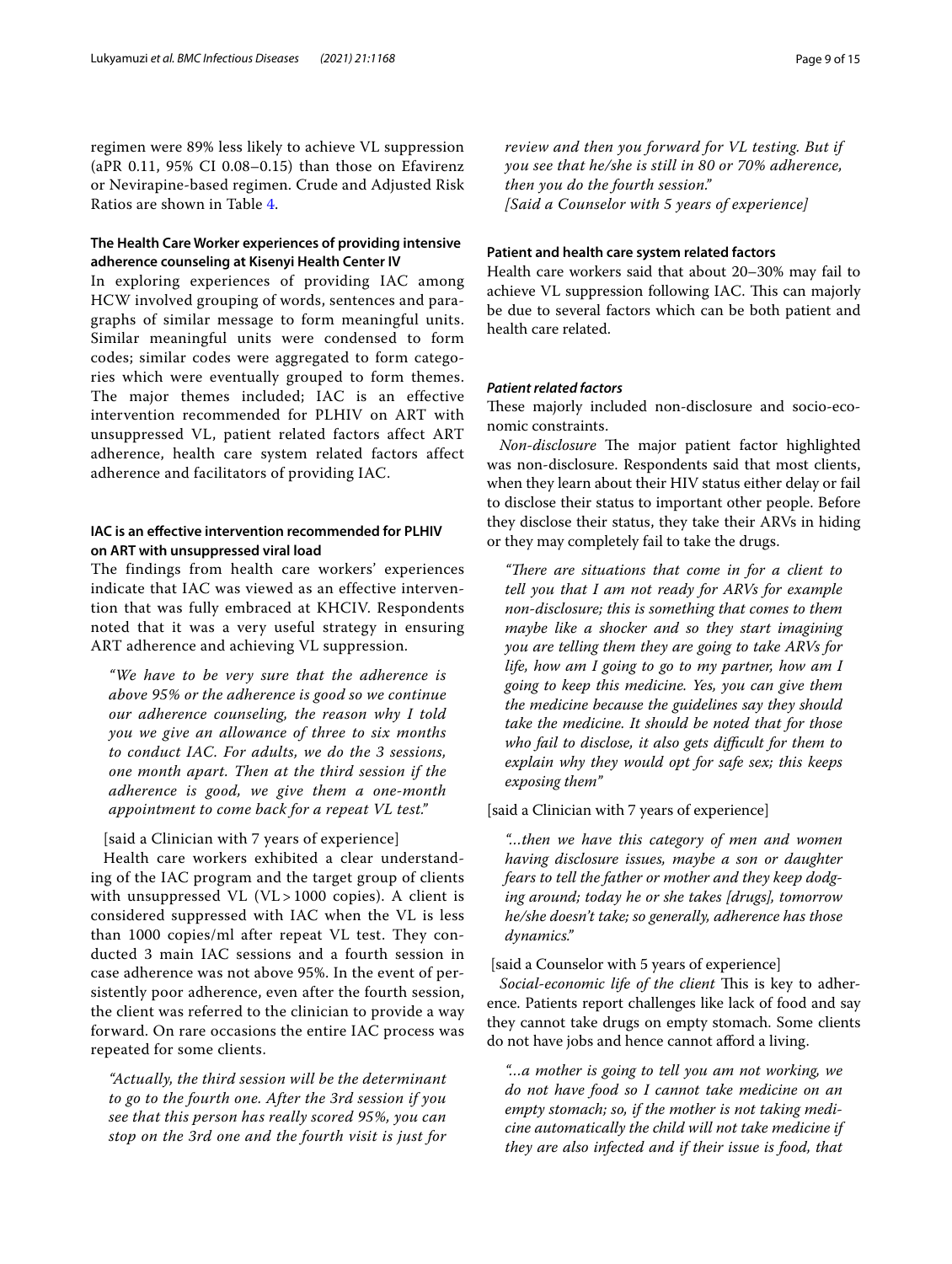### *is something we might not solve at the facility."*

[said a Counselor with 10 years of experience]

*"Yes, because they have their other issues. You can do the counseling very well and they go back home but some have challenges of food; they say they cannot take this drug when they have not eaten anything."*

#### [said a Counselor with 4 years of experience]

It had been very difficult for the HCW to address the socio-economic constraints. They had linked a few clients especially vulnerable children to some projects for additional support but these institutions cannot take on all the clients due to resource constraints.

*"We have the Orphans and vulnerable children (OVC) program but it only looks after children yet there are also adults who are badly of."*

### [said a Counselor with 4 years of experience].

Other support encouraged by health workers was psychosocial support from family members or relatives but this was difficult especially for those who have not disclosed. Additional support is also sought from some organizations.

*"We are working with some community-based organizations (CBOs) but of course they also make things very long, some say we are full"*

### [said a counselor with 4 years of experience].

*Other patient related barriers* Some clients initially achieve VL suppression but return with poor adherence due to emerging barriers. These include; relocation with travel related challenges, lost to follow up, peer pressure, getting new partners and gender-based violence (GBV).

*"…you are kind of like, you used to do well, what could be the problem! It could be behavior change, it could be nature of work, it could be travelling, it could be distance, and it could be some other things like GBV, so surely it depends. So, a client is like health worker I used to have a good job, so I used to be well."*

### [said a Counselor with 10 years of experience].

However, the biggest barrier to VL suppression during the period when these interviews were conducted was the COVID-19 pandemic and related restrictions. Several clients reported missed clinic appointments and drug reflls due to transport challenges.

*"…because people were in lock down, for about two months some were not taking drugs and they were saying that no car was allowed to move and there were no nearby health facilities for some clients to get drug reflls. Many will tell you the lock down got* 

*me deep in the village and there is no nearby facility so I was not taking and currently we have got some mothers who are giving birth to positive children because they were not taking drugs during the lock down."*

[said a Counselor with 4 years of experience].

### *Health care system related factors*

Health care workers mentioned several healthcare-system related factors that afect adherence during IAC, including provider counseling skills, heavy workload due to big client load, challenges with ensuring privacy, the lack of multi-disciplinary teams to address varied client challenges, and language barriers.

*Counseling skills* It was reported that building rapport with the client is key in solving their ART adherence barriers. If a counselor fails to have a good relationship with the client, then it becomes very difficult for the client to follow their instructions.

*"…you know with counseling you need to be closer to the patient as much as possible but as you know government health care workers, for some, that is not part of their job; their job is to come, quickly see patients, give them drugs, and then go. So, when it comes to ideal counseling there is a gap there."*

[said a Counselor with 10 years of experience].

*Heavy client load* The patient-health worker ratio is so high resulting in a HCW attending to many clients in a day. This causes HCW fatigue and increases the client waiting time.

*"At the facility level I can say long waiting time for example; some clients come knowing he/she is going to leave early but takes a whole day at the facility. Another thing I say is manpower; the staf to patient ratio is really not matching, you are a team of twenty and you are looking at a thousand of patients."*

[said a Counselor with 5 years of experience].

Fatigue among health care workers afects the quality of services and this afects adherence due to limited counseling time.

"Of course, it is important. The very first encounter *with a HCW if you fnd this HCW very tired, their attitude may not be good."*

#### [said a Clinician with 7 years of experience].

*Lack of privacy* Due to many clients, the facility environment may not ensure client's confdentiality. Clients may thus fear to open up in presence of other clients. This especially happens during group counseling or when the HCW share a clinical room.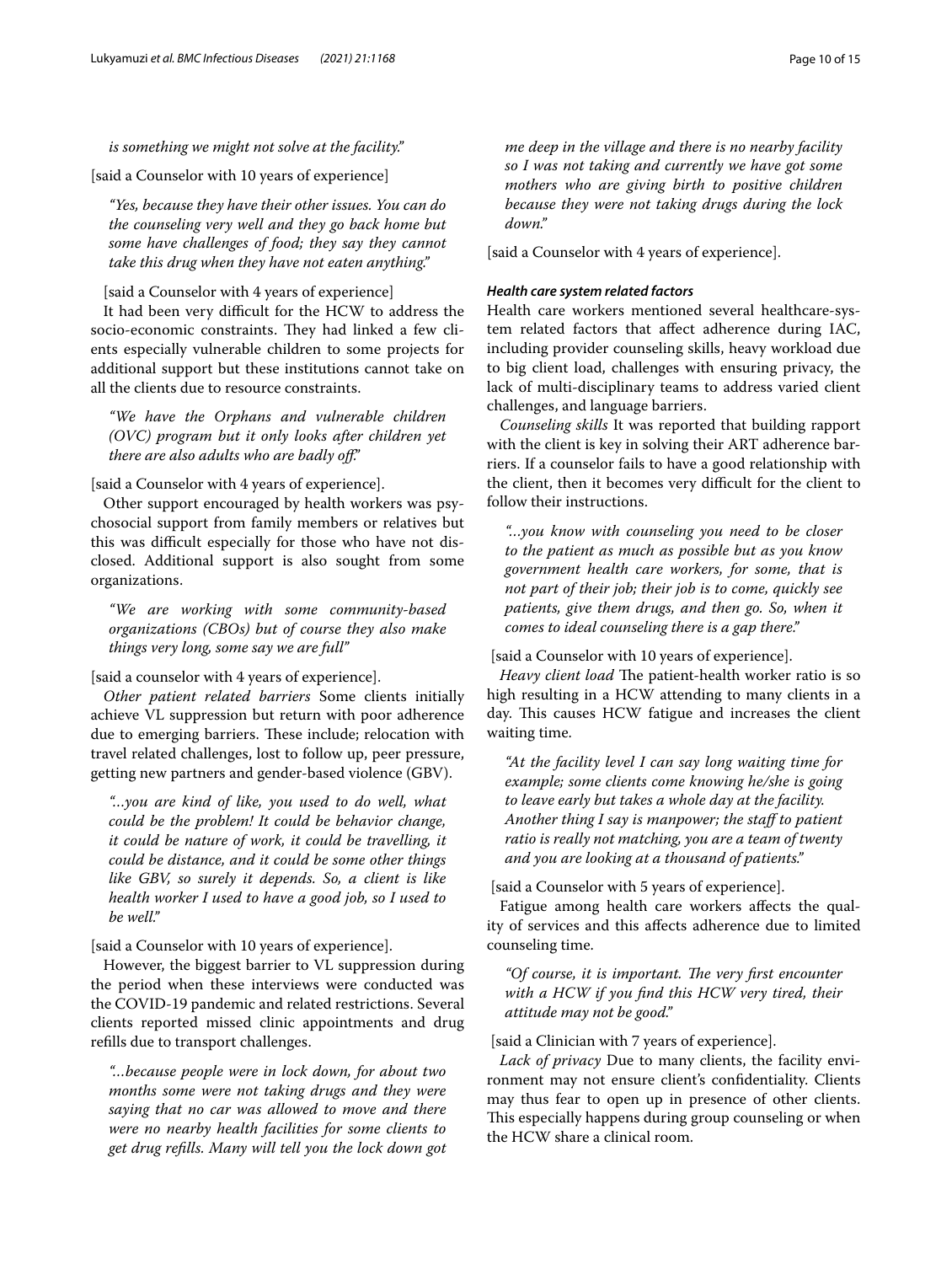"You know sometimes we share offices like in my *room I have a colleague I sit with; the counselors also share offices; when the clients are many, they decide to give a group counseling session forgetting that people have got individual issues. So, in that group counseling a client may not open up."*

[said a Clinician with 7 years of experience].

*"here we have very big numbers so some clients have stigma; so, when they come here and realize that the numbers are too big, they fear to be seen and thereafter start defaulting their appointments."*

[said a Counselor with 10 years of experience].

*Lack of a multidisciplinary team* IAC requires a multidisciplinary team involving various cadres right from peer educators, counselors, clinicians, pharmacists, psychologists and family members. However, this has not been possible and in most cases only one person or two are available to handle the client's adherence barriers.

*"Okay, ideally intensive adherence counseling involves the multidisciplinary team but I have told you that it is hard to collect that team together; in our setting here, the team is supposed to involve a clinician, a counselor, a pharmacist, an expert client, a family member and a support group. But bringing these persons together to talk to this client is something hard and some are not available." Tis means that the workload would be much and one might not be trained enough to do the work of the other. Tis leaves the patient with scanty information.*

[said a Clinician with 7 years of experience].

### *Other barriers*

Other barriers include drug side efects and language barrier. It was reported that a few clients may fail to contain the side efects of the drugs and opt for drug holidays. Additionally, the location of KHCIV has many refugees who only speak their own languages and this afects the communication with HCW. The other health care system related barriers included drug resistance, drug stock-out, and long results turn-around time.

#### **Facilitators of IAC provision at KHCIV**

Health care workers mentioned several strategies that had eased their work during provision of IAC including support from the peer educators and assigning special clinic days to clients with adherence challenges.

*Use of peer educators* Peer educators provided support to other clients including support for IAC. This reduced the workload of HCW.

*"You know us HCW we tend to think that these peers or expert clients will not give the right information but if these people are empowered, they give that starter information before the client proceed to the counselor because this is a person who has been in the same situation before so they will educate this client basing on what they have gone through."*

[said a Clinician with 7 years of experience].

However, there were some gaps in the peer educators' strategy at KHCIV such as lack of adequate training and mentorship.

*"So, if we engage these peers, give them the training and mentorship, they can do the counseling very well; so that is what is missing here."*

#### [said a Counselor with 10 years of experience].

*Assigning special clinic days and sessions to special groups or clients* In order to reduce the workload and provide more time to clients, clients with special needs and challenges such as adherence were allocated to special clinic days. These clinics have fewer clients and thus allow more time to support clients with adherence difficulties. At KHCIV, special clinic day and session strategy was introduced and clinics for clients with unsuppressed VL were on Tuesdays.

*"Tuesday is for those with unsuppressed VL. So, when these patients come in we let them have a group session with expert client frst; then a clinician chip later and there after they are sent to the counselor. Pregnant and breastfeeding clients also have their own sessions; clients also have their family support sessions where they are given some information before they go to the counselor."*

[Said a Clinician with 7 years of experience]

#### **Discussion**

This study aimed to assess the effectiveness of the IAC strategy and staff experiences with its implementation. The study showed that IAC had been embraced in a public HIV care center and there was a clear understanding of the program among HCW. IAC was associated with a 44.1% increase in VL suppression although it did not produce the expected 70% VL suppression. Being on PIbased regimen as the current regimen reduced the likelihood of VL suppression. Non-disclosure, social economic constraints, relocations, gender-based violence, lack of privacy at the facility, limited HCW skills, the Covid-19 pandemic and lack of a multidisciplinary team during counseling hindered VL suppression during IAC. Use of peer educators and special clinic days for clients with unsuppressed VL facilitated provision of IAC at KHCV*.*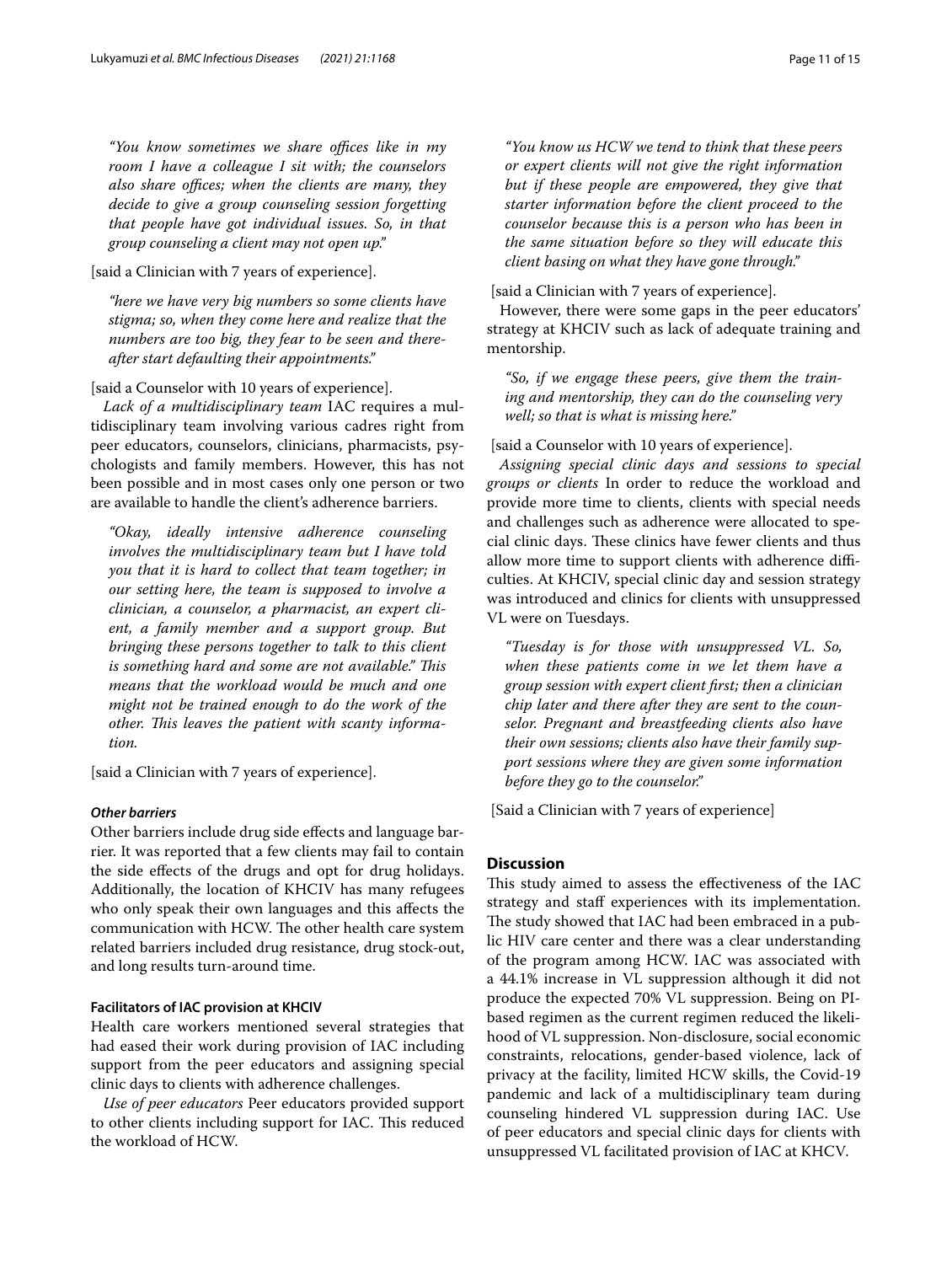The IAC coverage was universal for all eligible sampled clients after the launch of the intervention probably due to an adequate understanding of IAC procedures among HCW. The public facility was supported by IDI, a private not-for-proft organization with extensive experience in HIV care and treatment, which may have infuenced its quick rollout and good outcomes. On the contrary, Nassuna et al. found a lower coverage of 68% in various facilities supported by IDI in Uganda  $[42]$ . This could have been attributed to diferent study periods because Nasuuna et al.'s study was done from Jan 2015 to Dec 2016 before IAC was formally launched by the MOH. During this period, IDI was still piloting the IAC strategy in some health facilities. Relatedly a study done in Zimbabwe found a 75.7% coverage of IAC. This was also done in the frst year of the Zimbabwe National ART program adopting the 2016 WHO guidelines on IAC strategy [\[15](#page-13-9)]. During this short implementation period, HCWs might not adequately have understood IAC procedures.

Besides improving VL suppression in 44.1% of the targeted population, IAC had a signifcant relative efect of 22% in achieving suppression compared to the counseling strategies that were used before it was introduced. To our knowledge, this is the frst study in Uganda and the region to assess the relative efect of IAC in routine HIV care program. The improvement of VL suppression in our study is similar to Bonner et al. fndings which showed that patients with unsuppressed VL always suppress following an adherence intervention [\[21](#page-13-13)]. However, for the current study, IAC did not produce the expected proportions of VL suppression (above 70%) as reported in Bonner et al.  $[21]$ . Our findings are similar to Nassuna et al. and Bvochora et al.'s fndings which also produced lower proportions of VL suppression which were  $23\%$  [[42](#page-13-35)] and 31.2% [\[15\]](#page-13-9) respectively. Our findings show that, IAC sub-optimally improved VL suppression at KHCIV despite wide coverage. The effectiveness of IAC could have been reduced by the prevailing health system and patient related challenges. There is a need to further assess the quality and fdelity of IAC counseling sessions and procedures to further understand why IAC was suboptimally efective in such settings.

In this study PI-based ART regimens were associated with reduced VL suppression compared to other regimens despite requiring less adherence percentage levels  $(80\%$  versus 95%)  $[8, 9, 43]$  $[8, 9, 43]$  $[8, 9, 43]$  $[8, 9, 43]$  $[8, 9, 43]$ . This may probably be due to the dosing demands of the PI-based regimens visavis the reason for poor adherence. It is possible that the twice dosing demand of the regimen caused non-adherence and hence failure to achieve viral suppression. This may mimic the reverse causality concept as it has been reported in other studies [[44](#page-14-1)[–46](#page-14-2)]. For instance, HCW's interviews revealed that hesitance to take drugs on empty stomach due to lack of food and non-disclosure especially to sexual partners that results in taking drugs while hiding are among the major reasons for unsuppressed VL during IAC; these are likely to worsen more for a twice dosing regimen than a single dose regimen. Additionally, PI-based side efects such as diarrhea may cause poor adherence and hence unsuppressed VL. Another reason for unsuppressed VL in our study might be virological failure which was reported to be high among patients on PI-based regimen in a study done in Tanzania [[47\]](#page-14-3). Relatedly, Deborah et al. found higher odds of unsuppressed VL among adolescents aged 18–20 years on PI based regimen compared to those on single dose regimens, although their results were not statistically signifcant [[48\]](#page-14-4). Our findings are contrary to Bvochora et al's findings in Zimbabwe where patients on 2nd line ART (PIbased) were 65% more likely to re-suppress compared to those on 1st line regimen following adherence counseling [[15\]](#page-13-9). Similarly, other studies in South Africa also showed that viremic patients on second-line ART usually achieve a suppressed VL after targeted IAC [\[49](#page-14-5), [50\]](#page-14-6). Jobanputra et al. did not fnd a statistical diference in achieving VL suppression between patients on 1st and 2nd regimens [[22\]](#page-13-14). However, all these studies were non-comparative unlike the current study. Therefore, our results imply that HCW should take caution and be more vigilant while offering IAC to unsuppressed PLHIV on PI-based regimens.

Patient related factors including non-disclosure, social economic constraints, relocations and gender-based violence; and health care system related factors including lack of privacy at the facility, lack of skills among HCW and lack of a multidisciplinary team negatively afected the program implementation and the likely VL suppression during IAC. These findings are similar to previous fndings where it was reported that non-disclosure was a major barrier in achieving ART adherence and eventually VL suppression  $[51–54]$  $[51–54]$  $[51–54]$ , social economic constraints may act as a barrier for transportation to the facility for drug reflls or cause the patient to fear taking medication on empty stomach due to lack of food [\[29,](#page-13-22) [55](#page-14-9)[–57](#page-14-10)], relocations may lead to lost to follow up [\[58,](#page-14-11) [59](#page-14-12)] and gender based violence [[54](#page-14-8), [60](#page-14-13)[–63](#page-14-14)] may lead to psychological stress to a patient. Additionally, Health care system related barriers to ART adherence have been reported especially in resource limited settings [[64](#page-14-15)]. For example Odokonyero et al. reported that healthcare infrastructure and health care work force are vital in efectiveness of a health intervention or strategy [[27](#page-13-37)]. Health care system related factors such as lack of client privacy during HIV care and lack of skills among HCW [[28,](#page-13-38) [29](#page-13-22), [54](#page-14-8), [65\]](#page-14-16), poor quality of counseling sessions [[26](#page-13-21)] and shortage of HCW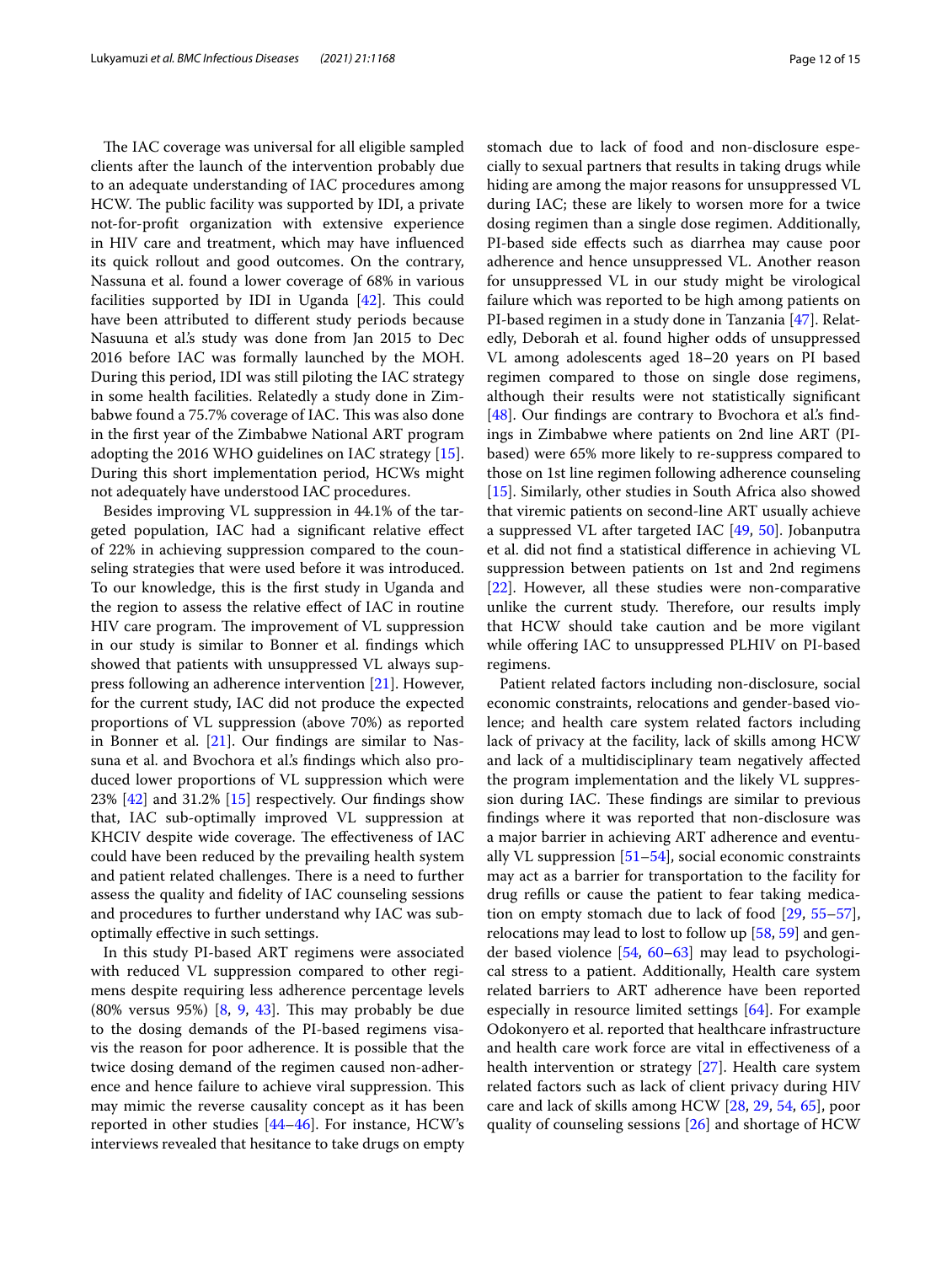or cadres and lack of multidisciplinary team [\[66](#page-14-17)–[68\]](#page-14-18) hinder provision of an efective adherence intervention.

The effectiveness of IAC was assessed up to 31st October 2018 before the Covid-19 outbreak. However, in the interviews with HCW, which were conducted during the Covid-19 pandemic revealed that the pandemic further jeopardized ART adherence and provision of IAC. The impact of the Covid-19 pandemic on service delivery and uptake has been reported in other studies [\[69–](#page-14-19)[71\]](#page-14-20). A part from draining the available limited resources toward management of Covid-19 patients, HIV clients could not easily access care and drug reflls due to restrictions on movements and transport challenges. This led to interruption of IAC appointments as well as ART supply. Moreover, interruption of ART supply is the most important determinant of HIV-related mortality [[69\]](#page-14-19).

Provision of IAC may be facilitated by use of peer educators and assigning special clinic days to particular client groups. Peer educators are instrumental in provision of HIV services elsewhere [\[72](#page-14-21)[–74](#page-14-22)]. Peer based counseling is efective in provision of health services [\[75](#page-14-23)[–77\]](#page-14-24). However, peers should have adequate training and support to ensure quality services [\[78](#page-14-25), [79\]](#page-14-26). Assigning a special clinic day for a group of clients with similar adherence issues improves efficiency and effectiveness in the provision of a service. During these special clinic days, individual or group counseling strategy may be provided. For example, children with adherence difficulties are given a special day together with their parents or guardians. This allows extensive group interaction and discussion between HCW and clients on adherence issues that may be afecting these children. The group counseling strategy has also been used elsewhere [\[80\]](#page-14-27).

#### **Strengths and limitations**

This is one of the few studies to assess the effect of an adherence intervention using a comparison group. The use of routine program data with limited variables and data quality issues may limit the analysis and conclusions. The study used "as treated" analysis strategy which may have biased results in favor of the IAC intervention period since 76 participants in the pre-intervention period (Jan 2015–Dec2016) received IAC. However, this may have had minimal efect due to the fact that the study aimed at the efect of the intervention not the efect of the randomization or grouping. The study excluded the clients who were no longer active in the clinic which would favor the efectiveness of IAC if most of those who were no longer active in the clinic had a non-favorable outcome of unsuppressed VL following IAC. However, non-active clients were not considered in both groups and thus balances this efect across the two groups.

### **Conclusions and recommendations**

At KHCIV, IAC was fully embraced, was optimally provided to the target population and was more efective in VL suppression than regular routine counseling. However, its full potential was not reached due to a combination of patient and health care system related factors. Clients on PI-based regimen were less likely to suppress during IAC probably due to dosing demands of the regimen but peer educators and having special clinic days for particular clients were important during provision of IAC. The findings highlight a need; to avail adequate requirements for conducting IAC as stipulated in IAC program manuals and guidelines including a multidisciplinary team, HCW and privacy; to provide client or patient centered approaches while handling specifc client adherence difficulties such as drug specific challenges, non-disclosure, fnancial constraints and gender-based violence etcetera; and health facilities with limited workforce should utilize peer educators and special clinic days during provision of IAC.

#### **Abbreviations**

AIDs: Acquired Immunodefciency syndrome; ART: Anti-Retroviral Therapy; GBV: Gender-Based Violence; HDREC: Makerere University School of Public Health Higher Degrees, Research and Ethics Committee; HCWs: Health care worker; HIV: Human Immunodefciency Virus; IAC: Intensive Adherence Counseling; IDI: Infectious Disease Institute; KCCA: Kampala Capital City Authority; KHCIV: Kisenyi Health Center IV; OVC: Orphans and vulnerable children; PLHIV: People living with HIV; PI: Protease Inhibitor; PR: Prevalence Ratios; SSA: Sub-Saharan Africa; VL: Viral Load; WHO: World Health Organization.

#### **Acknowledgements**

The authors would like to thank Mr. Brian Ssuubi Mugabi (study coordinator) and the research assistants for collecting the data and the health workers of Kisenyi health center IV who participated in this study.

#### **Authors' contributions**

ZL: conceptualized the study, participated in data collection and management and drafted the manuscript and participated in data analysis. KT: supported drafting manuscript and conducted the analysis. DM: guided analysis and conceptualization. AS& SE: supported and guided conceptualization, data collection and management and manuscript drafting. RW: provided overall technical guidance to the conceptualization process. All authors reviewed the manuscript and provided substantial input, and all approved the fnal manuscript.

#### **Funding**

This study was funded by Fogarty International Center of the National Institutes of Health, US Department of State's Office of the US Global AIDS Coordinator and Health Diplomacy (S/GAC), and President's Emergency Plan for AIDS Relief (PEPFAR) under Award Number 1R25TW011213.

#### **Availability of data and materials**

The datasets used and/or analyzed during the current study are available from the corresponding author on reasonable request.

#### **Declarations**

#### **Ethics approval and consent to participate**

Makerere University School of Public Health Higher Degrees, Research and Ethics Committee (HDREC) reviewed and approved the protocol. Permission to conduct research was obtained from Kampala Capital City Authority's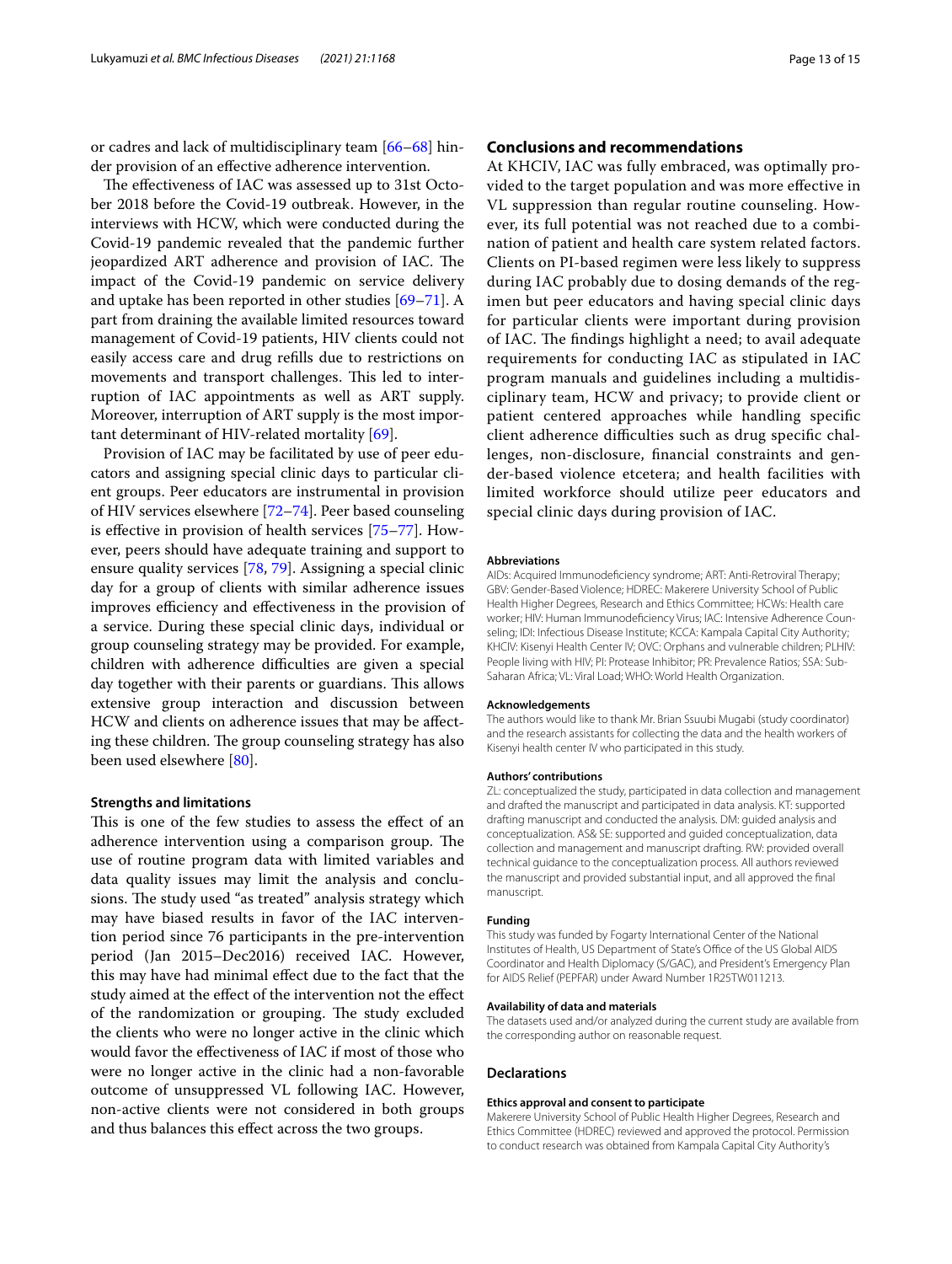Directorate of Public Health and Environment. All methods were carried out in accordance with relevant guidelines and regulations. Written informed consent was obtained from participants in the qualitative interviews. Participant safety was ensured throughout the study.

#### **Consent for publication**

Not applicable.

### **Competing interests**

The authors declare no competing interests.

#### **Author details**

<sup>1</sup> Makerere University, Johns Hopkins University Collaboration (MU-JHU), Upper Mulago Hill Road, Kampala, Uganda. <sup>2</sup> Makerere University College of Health Sciences, School of Public Health, Kampala, Uganda. <sup>3</sup>Infectious Diseases Research Collaboration, Kampala, Uganda. <sup>4</sup>Busitema University Faculty of Health Sciences, Mbale, Uganda. <sup>5</sup>Sanyu Africa Research Institute, Mbale, Uganda. <sup>6</sup>School of Pharmacy, Waterloo University, Waterloo, ON, Canada.<br><sup>7</sup>Department of Enidemiology and Global Health, Umeå University, 901 Department of Epidemiology and Global Health, Umeå University, 901 87 Umeå, Sweden.

#### Received: 23 June 2021 Accepted: 12 November 2021 Published online: 19 November 2021

#### **References**

- <span id="page-13-0"></span>1. UNAIDs JUNPoHA. Global AIDs update 2020. 20 Avenue Appia, 1211 Geneva 27, Switzerland; 2020.
- <span id="page-13-1"></span>2. UNAIDS. Factsheet: global AIDS update. 2019. UNAIDS Geneva: 2019. Geneva; 2019.
- <span id="page-13-2"></span>3. Organization WH. Global health sector strategy on HIV 2016-2021. Towards ending AIDS. Geneva: World Health Organization; 2016.
- <span id="page-13-3"></span>4. WHO. Consolidated guidelines on the use of antiretroviral drugs for treating and preventing HIV infection 2016 [updated JUNE 2016; cited 2019 13/06/2019].
- <span id="page-13-16"></span>5. UNAIDs. 90–90–90 An ambitious treatment target to help end the AIDS epidemic. 2014.
- 6. Fox MP, Berhanu R, Steegen K, Firnhaber C, Ive P, Spencer D, et al. Intensive adherence counselling for HIV-infected individuals failing secondline antiretroviral therapy in Johannesburg, South Africa. Trop Med Int Health. 2016;21(9):1131–7.
- 7. Fox M, Berhanu R, Steegen K, Firnhaber C, Ive P, Spencer D, et al. Intensive adherence counselling for HIV-infected individuals failing second-line antiretroviral therapy in Johannesburg, South Africa; 2016.
- <span id="page-13-36"></span>8. Paterson DL, Swindells S, Mohr J, Brester M, Vergis EN, Squier C, et al. Adherence to protease inhibitor therapy and outcomes in patients with HIV infection. Ann Internal Med. 2000;133(1):21–30.
- <span id="page-13-4"></span>9. Nachega JB, Hislop M, Dowdy DW, Chaisson RE, Regensberg L, Maartens GJ. Adherence to nonnucleoside reverse transcriptase inhibitor-based HIV therapy and virologic outcomes. Ann Internal Med. 2007;146(8):564–73.
- <span id="page-13-5"></span>10. WHO. Consolidated guidelines on the use of antiretroviral drugs for treating and preventing HIV infection: recommendations for a public health approach: World Health Organization, Geneva; 2016.
- <span id="page-13-6"></span>11. Granich R, Gupta S, Wollmers M, Rufner M, Williams B. Modeling the HIV epidemic: why the 95–95–95 target and ART efectiveness parameters matter. Int J Virol AIDS. 2018;5:1.
- <span id="page-13-20"></span>12. Nasuuna E, Kigozi J, Babirye L, Muganzi A, Sewankambo NK, Nakanjako D. Low HIV viral suppression rates following the intensive adherence counseling (IAC) program for children and adolescents with viral failure in public health facilities in Uganda. BMC Public Health. 2018;18(1):1–9.
- <span id="page-13-7"></span>13. Byrd KK, Hou JG, Hazen R, Kirkham H, Suzuki S, Clay PG, et al. Antiretroviral adherence level necessary for HIV viral suppression using real-world data. JAIDS J Acquir Immune Defc Syndr. 2019;82(3):245–51.
- <span id="page-13-8"></span>14. World Health O. Consolidated guidelines on the use of antiretroviral drugs for treating and preventing HIV infection: recommendations for a public health approach. World Health Organization, Geneva; 2016.
- <span id="page-13-9"></span>15. Bvochora T, Satyanarayana S, Takarinda KC, Bara H, Chonzi P, Komtenza B, et al. Enhanced adherence counselling and viral load suppression in HIV seropositive patients with an initial high viral load in Harare, Zimbabwe: operational issues. PLoS ONE. 2019;14(2):e0211326.
- <span id="page-13-10"></span>16. Kacanek D, Yanling HUO, Malee K, Mellins CA, Smith R, Garvie PA, et al. Nonadherence and unsuppressed viral load across adolescence among US youth with perinatally acquired HIV. AIDS (London, England). 2019;33(12):1923.
- <span id="page-13-11"></span>17. MoH. Consolidated guidelines for prevention and treatment of HIV in UGANDA. In: Health Mo, editor. 2016. p. 154.
- <span id="page-13-12"></span>18. MoH. Consolidated guidelines for prevention and treatment of HIV in UGANDA. In: Health Mo, editor. Uganda; 2018.
- <span id="page-13-15"></span>19. MoH. Consolidated guidelines for prevention and treatment of HIV in Uganda. 2016.
- 20. McPherson-Baker S, Malow RM, Penedo F, Jones DL, Schneiderman N, Klimas NG. Enhancing adherence to combination antiretroviral therapy in non-adherent HIV-positive men. AIDS Care. 2000;12(4):399–404.
- <span id="page-13-13"></span>21. Bonner K, Mezochow A, Roberts T, Ford N, Cohn J. Viral load monitoring as a tool to reinforce adherence: a systematic review. JAIDS. 2013;64(1):74–8.
- <span id="page-13-14"></span>22. Jobanputra K, Parker LA, Azih C, Okello V, Maphalala G, Kershberger B, et al. Factors associated with virological failure and suppression after enhanced adherence counselling, in children, adolescents and adults on antiretroviral therapy for HIV in Swaziland. PLoS ONE. 2015;10(2):e0116144.
- <span id="page-13-17"></span>23. UAC. '2014 Uganda HIV and AIDS Country Progress Report'. 2015.
- <span id="page-13-18"></span>24. Reimers TM, Wacker DP, Koeppl G. Acceptability of behavioral interventions: a review of the literature. Sch Psychol Rev. 1987;16(2):212–27.
- <span id="page-13-19"></span>25. Marotta C, Lochoro P, Pizzol D, Putoto G, Mazzucco W, Saracino A, et al. Capacity assessment for provision of quality sexual reproductive health and HIV-integrated services in Karamoja, Uganda. Afr Health Sci. 2020;20(3):1053–65.
- <span id="page-13-21"></span>26. Gusdal AK, Obua C, Andualem T, Wahlström R, Tomson G, Peterson S, et al. Voices on adherence to ART in Ethiopia and Uganda: a matter of choice or simply not an option? AIDS Care. 2009;21(11):1381–7.
- <span id="page-13-37"></span>27. Odokonyero T, Mwesigye F, Adong A, Mbowa S. Universal Health Coverage in Uganda: the critical health infrastructure, healthcare coverage and equity. 2017.
- <span id="page-13-38"></span>28. Biadgilign S, Reda AA, Deribew A, Amberbir A, Belachew T, Tiyou A, et al. Knowledge and attitudes of caregivers of HIV-infected children toward antiretroviral treatment in Ethiopia. Patient Educ Counsel. 2011;85(2):e89–94.
- <span id="page-13-22"></span>29. Skovdal M, Campbell C, Nhongo K, Nyamukapa C, Gregson SJT. Contextual and psychosocial infuences on antiretroviral therapy adherence in rural Zimbabwe: towards a systematic framework for programme planners. Int J Health Plan Manage. 2011;26(3):296–318.
- <span id="page-13-23"></span>30. Global HJGU. AIDS statistics—2018 fact sheet. 2019.
- <span id="page-13-24"></span>31. Ministry of Health U. Consolidated guidelines for prevention and treatment of HIV in Uganda. 2016.
- <span id="page-13-25"></span>32. Ministry of Health U. Annual health sector performamnce report, fnancial 2017/2018. 2018.
- <span id="page-13-26"></span>33. Ministry of Health U. Consolidated guidelines for prevention and treatment of HIV in Uganda. 2020.
- <span id="page-13-27"></span>34. Whitley E, Ball J. Statistics review 4: sample size calculations. Crit Care. 2002;6(4):1–7.
- <span id="page-13-28"></span>35. Durlak JA. How to select, calculate, and interpret efect sizes. J Pediatr Psychol. 2009;34(9):917–28.
- <span id="page-13-29"></span>36. Tola K, Abebe H, Gebremariam Y, Jikamo B. Improving completeness of inpatient medical records in Menelik II Referral Hospital, Addis Ababa. Ethiopia Adv Public Health. 2017;2017:8389414.
- <span id="page-13-30"></span>37. Malterud K, Siersma VD, Guassora ADJ. Sample size in qualitative interview studies: guided by information power. Q Health Res. 2016;26(13):1753–60.
- <span id="page-13-31"></span>38. Walker JL. Research column. The use of saturation in qualitative research. Can J Cardiovasc Nurs. 2012;22:2.
- <span id="page-13-32"></span>39. Attride-Stirling J. Thematic networks: an analytic tool for qualitative research. Qual Res. 2001;1(3):385–405.
- <span id="page-13-33"></span>40. Ritchie J, Spencer L. Qualitative data analysis for applied policy research. BMJ. 1994;1994(320):173–94.
- <span id="page-13-34"></span>41. Bekhet AK, Zauszniewski JA. Methodological triangulation: an approach to understanding data. Nurse Res. 2012.
- <span id="page-13-35"></span>42. Nasuuna E, Kigozi J, Babirye L, Muganzi A, Sewankambo NK, Nakanjako D. Low HIV viral suppression rates following the intensive adherence counseling (IAC) program for children and adolescents with viral failure in public health facilities in Uganda. BMC Public Health. 2018;18(1):1048.